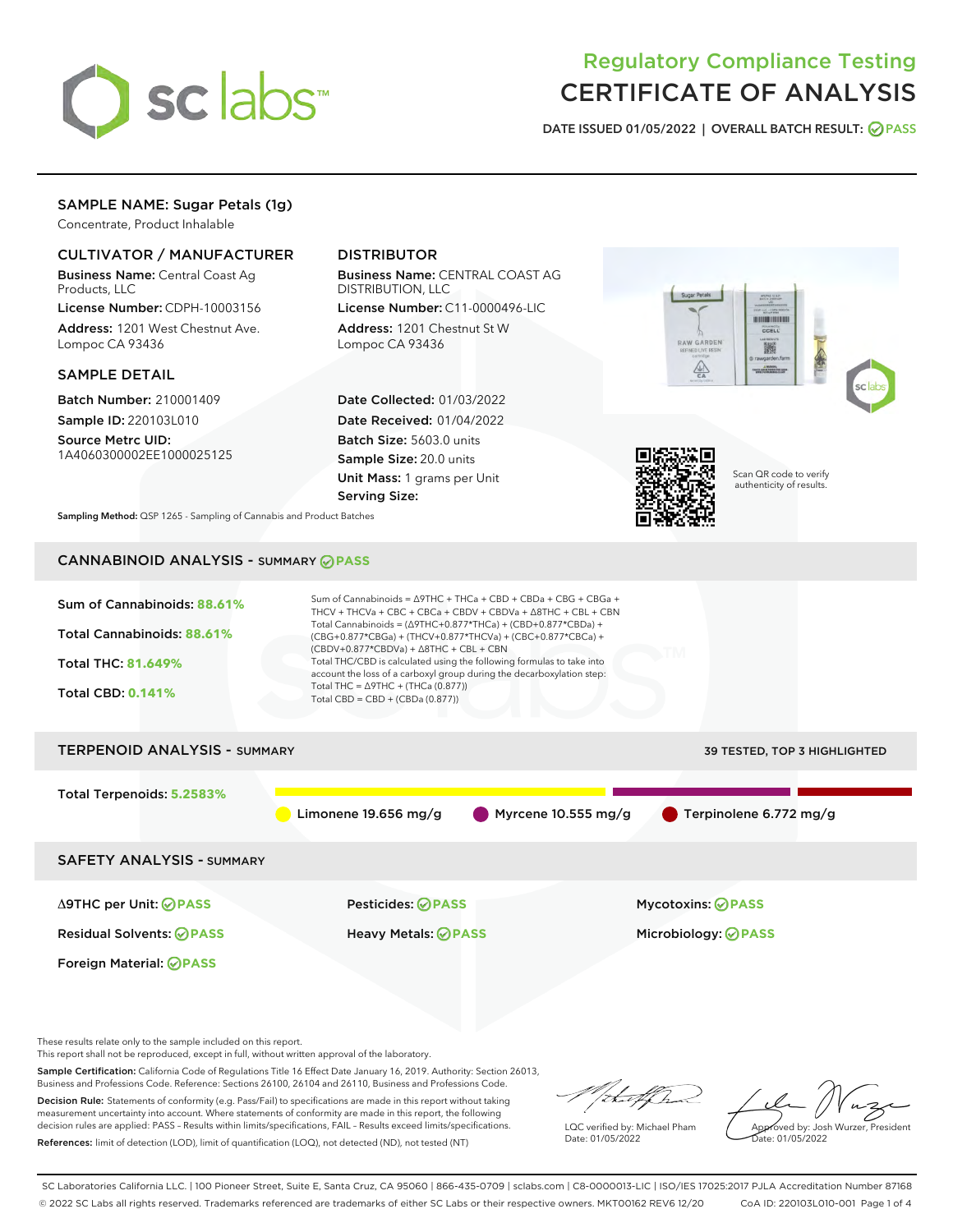



SUGAR PETALS (1G) | DATE ISSUED 01/05/2022 | OVERALL BATCH RESULT: @ PASS

# CANNABINOID TEST RESULTS - 01/05/2022 2 PASS

Tested by high-performance liquid chromatography with diode-array detection (HPLC-DAD). **Method:** QSP 1157 - Analysis of Cannabinoids by HPLC-DAD

#### TOTAL CANNABINOIDS: **88.61%**

Total Cannabinoids (Total THC) + (Total CBD) + (Total CBG) + (Total THCV) + (Total CBC) + (Total CBDV) + ∆8THC + CBL + CBN

TOTAL THC: **81.649%** Total THC (∆9THC+0.877\*THCa)

TOTAL CBD: **0.141%**

Total CBD (CBD+0.877\*CBDa)

TOTAL CBG: 4.418% Total CBG (CBG+0.877\*CBGa)

TOTAL THCV: 2.15% Total THCV (THCV+0.877\*THCVa)

TOTAL CBC: ND Total CBC (CBC+0.877\*CBCa)

TOTAL CBDV: ND Total CBDV (CBDV+0.877\*CBDVa)

| <b>COMPOUND</b>  | LOD/LOQ<br>(mg/g)          | <b>MEASUREMENT</b><br><b>UNCERTAINTY</b><br>(mg/g) | <b>RESULT</b><br>(mg/g) | <b>RESULT</b><br>(%) |
|------------------|----------------------------|----------------------------------------------------|-------------------------|----------------------|
| <b>A9THC</b>     | 0.06 / 0.26                | ±28.087                                            | 816.49                  | 81.649               |
| <b>CBG</b>       | 0.06/0.19                  | ±1.741                                             | 44.18                   | 4.418                |
| <b>THCV</b>      | 0.1 / 0.2                  | ±1.07                                              | 21.5                    | 2.15                 |
| <b>CBD</b>       | 0.07/0.29                  | ±0.065                                             | 1.41                    | 0.141                |
| $\triangle$ 8THC | 0.1 / 0.4                  | $\pm 0.10$                                         | 1.3                     | 0.13                 |
| <b>CBN</b>       | 0.1/0.3                    | ±0.08                                              | 1.2                     | 0.12                 |
| <b>THCa</b>      | 0.05/0.14                  | N/A                                                | <b>ND</b>               | <b>ND</b>            |
| <b>THCVa</b>     | 0.07/0.20                  | N/A                                                | <b>ND</b>               | <b>ND</b>            |
| <b>CBDa</b>      | 0.02/0.19                  | N/A                                                | <b>ND</b>               | <b>ND</b>            |
| <b>CBDV</b>      | 0.04/0.15                  | N/A                                                | <b>ND</b>               | <b>ND</b>            |
| <b>CBDVa</b>     | 0.03/0.53                  | N/A                                                | <b>ND</b>               | <b>ND</b>            |
| <b>CBGa</b>      | 0.1/0.2                    | N/A                                                | <b>ND</b>               | <b>ND</b>            |
| <b>CBL</b>       | 0.06 / 0.24                | N/A                                                | <b>ND</b>               | <b>ND</b>            |
| <b>CBC</b>       | 0.2 / 0.5                  | N/A                                                | <b>ND</b>               | <b>ND</b>            |
| <b>CBCa</b>      | 0.07 / 0.28                | N/A                                                | <b>ND</b>               | <b>ND</b>            |
|                  | <b>SUM OF CANNABINOIDS</b> |                                                    | 886.1 mg/g              | 88.61%               |

#### **UNIT MASS: 1 grams per Unit**

| ∆9THC per Unit                        | 1120 per-package limit | 816.49 mg/unit | <b>PASS</b> |
|---------------------------------------|------------------------|----------------|-------------|
| <b>Total THC per Unit</b>             |                        | 816.49 mg/unit |             |
| <b>CBD</b> per Unit                   |                        | $1.41$ mg/unit |             |
| <b>Total CBD per Unit</b>             |                        | $1.41$ mg/unit |             |
| Sum of Cannabinoids<br>per Unit       |                        | 886.1 mg/unit  |             |
| <b>Total Cannabinoids</b><br>per Unit |                        | 886.1 mg/unit  |             |

| <b>COMPOUND</b>               | LOD/LOQ<br>(mg/g) | <b>MEASUREMENT</b><br><b>UNCERTAINTY</b><br>(mg/g) | <b>RESULT</b><br>(mg/g)                         | <b>RESULT</b><br>(%) |
|-------------------------------|-------------------|----------------------------------------------------|-------------------------------------------------|----------------------|
| Limonene                      | 0.005 / 0.016     | ±0.2811                                            | 19.656                                          | 1.9656               |
| <b>Myrcene</b>                | 0.008 / 0.025     | ±0.1362                                            | 10.555                                          | 1.0555               |
| Terpinolene                   | 0.008 / 0.026     | ±0.1388                                            | 6.772                                           | 0.6772               |
| $\beta$ Pinene                | 0.004 / 0.014     | ±0.0365                                            | 3.174                                           | 0.3174               |
| $\upbeta$ Caryophyllene       | 0.004 / 0.012     | ±0.1091                                            | 3.065                                           | 0.3065               |
| $\alpha$ Pinene               | 0.005 / 0.017     | ±0.0246                                            | 2.865                                           | 0.2865               |
| Ocimene                       | 0.011 / 0.038     | ±0.0522                                            | 1.627                                           | 0.1627               |
| Linalool                      | 0.009 / 0.032     | ±0.0457                                            | 1.202                                           | 0.1202               |
| Fenchol                       | 0.010 / 0.034     | ±0.0296                                            | 0.765                                           | 0.0765               |
| $\alpha$ Humulene             | 0.009/0.029       | ±0.0207                                            | 0.645                                           | 0.0645               |
| Terpineol                     | 0.016 / 0.055     | ±0.0308                                            | 0.501                                           | 0.0501               |
| Camphene                      | 0.005 / 0.015     | ±0.0041                                            | 0.353                                           | 0.0353               |
| $\alpha$ Phellandrene         | 0.006 / 0.020     | ±0.0040                                            | 0.291                                           | 0.0291               |
| $\alpha$ Terpinene            | 0.005 / 0.017     | ±0.0033                                            | 0.222                                           | 0.0222               |
| 3 Carene                      | 0.005 / 0.018     | ±0.0029                                            | 0.206                                           | 0.0206               |
| $\gamma$ Terpinene            | 0.006 / 0.018     | ±0.0026                                            | 0.152                                           | 0.0152               |
| trans-β-Farnesene             | 0.008 / 0.025     | ±0.0050                                            | 0.141                                           | 0.0141               |
| <b>Borneol</b>                | 0.005 / 0.016     | ±0.0045                                            | 0.108                                           | 0.0108               |
| Fenchone                      | 0.009/0.028       | ±0.0026                                            | 0.089                                           | 0.0089               |
| $\alpha$ Bisabolol            | 0.008 / 0.026     | ±0.0031                                            | 0.058                                           | 0.0058               |
| Nerolidol                     | 0.009 / 0.028     | ±0.0020                                            | 0.032                                           | 0.0032               |
| Sabinene Hydrate              | 0.006 / 0.022     | ±0.0009                                            | 0.023                                           | 0.0023               |
| Sabinene                      | 0.004 / 0.014     | ±0.0002                                            | 0.020                                           | 0.0020               |
| Eucalyptol                    | 0.006 / 0.018     | ±0.0005                                            | 0.018                                           | 0.0018               |
| p-Cymene                      | 0.005 / 0.016     | ±0.0005                                            | 0.017                                           | 0.0017               |
| Citronellol                   | 0.003 / 0.010     | ±0.0007                                            | 0.014                                           | 0.0014               |
| Geraniol                      | 0.002 / 0.007     | ±0.0005                                            | 0.012                                           | 0.0012               |
| Nerol                         | 0.003 / 0.011     | N/A                                                | <loq< th=""><th><loq< th=""></loq<></th></loq<> | <loq< th=""></loq<>  |
| Valencene                     | 0.009 / 0.030     | N/A                                                | <loq< th=""><th><loq< th=""></loq<></th></loq<> | <loq< th=""></loq<>  |
| Caryophyllene<br><b>Dxide</b> | 0.010 / 0.033     | N/A                                                | <loq< th=""><th><loq< th=""></loq<></th></loq<> | <loq< th=""></loq<>  |
| Guaiol                        | 0.009 / 0.030     | N/A                                                | <loq< th=""><th><loq< th=""></loq<></th></loq<> | <loq< th=""></loq<>  |
| (-)-Isopulegol                | 0.005 / 0.016     | N/A                                                | ND                                              | ND                   |
| Camphor                       | 0.006 / 0.019     | N/A                                                | ND                                              | ND                   |
| Isoborneol                    | 0.004 / 0.012     | N/A                                                | ND                                              | ND                   |
| Menthol                       | 0.008 / 0.025     | N/A                                                | ND                                              | <b>ND</b>            |
| R-(+)-Pulegone                | 0.003 / 0.011     | N/A                                                | <b>ND</b>                                       | ND                   |
| <b>Geranyl Acetate</b>        | 0.004 / 0.014     | N/A                                                | ND                                              | ND                   |
| $\alpha$ Cedrene              | 0.005 / 0.016     | N/A                                                | ND                                              | <b>ND</b>            |
| Cedrol                        | 0.008 / 0.027     | N/A                                                | ND                                              | <b>ND</b>            |
| <b>TOTAL TERPENOIDS</b>       |                   |                                                    | 52.583 mg/g                                     | 5.2583%              |

SC Laboratories California LLC. | 100 Pioneer Street, Suite E, Santa Cruz, CA 95060 | 866-435-0709 | sclabs.com | C8-0000013-LIC | ISO/IES 17025:2017 PJLA Accreditation Number 87168 © 2022 SC Labs all rights reserved. Trademarks referenced are trademarks of either SC Labs or their respective owners. MKT00162 REV6 12/20 CoA ID: 220103L010-001 Page 2 of 4

# TERPENOID TEST RESULTS - 01/05/2022

Terpene analysis utilizing gas chromatography-flame ionization detection (GC-FID). **Method:** QSP 1192 - Analysis of Terpenoids by GC-FID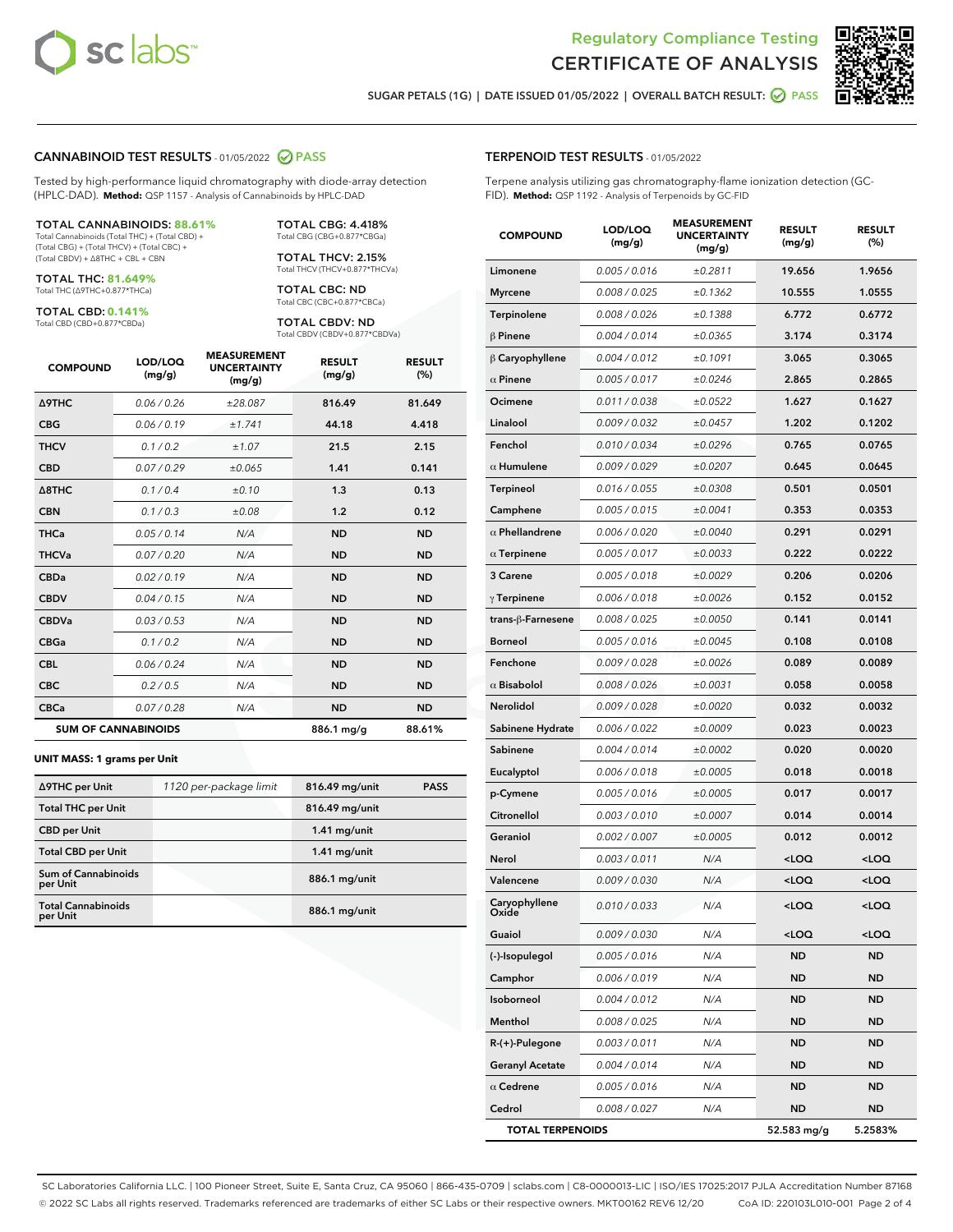



SUGAR PETALS (1G) | DATE ISSUED 01/05/2022 | OVERALL BATCH RESULT:  $\bigcirc$  PASS

# CATEGORY 1 PESTICIDE TEST RESULTS - 01/05/2022 2 PASS

Pesticide and plant growth regulator analysis utilizing high-performance liquid chromatography-mass spectrometry (HPLC-MS) or gas chromatography-mass spectrometry (GC-MS). \*GC-MS utilized where indicated. **Method:** QSP 1212 - Analysis of Pesticides and Mycotoxins by LC-MS or QSP 1213 - Analysis of Pesticides by GC-MS

| <b>COMPOUND</b>             | LOD/LOQ<br>$(\mu g/g)$ | <b>ACTION</b><br><b>LIMIT</b><br>$(\mu g/g)$ | <b>MEASUREMENT</b><br><b>UNCERTAINTY</b><br>$(\mu g/g)$ | <b>RESULT</b><br>$(\mu g/g)$ | <b>RESULT</b> |
|-----------------------------|------------------------|----------------------------------------------|---------------------------------------------------------|------------------------------|---------------|
| Aldicarb                    | 0.03 / 0.08            | $\geq$ LOD                                   | N/A                                                     | <b>ND</b>                    | <b>PASS</b>   |
| Carbofuran                  | 0.02/0.05              | $>$ LOD                                      | N/A                                                     | <b>ND</b>                    | <b>PASS</b>   |
| Chlordane*                  | 0.03 / 0.08            | $\ge$ LOD                                    | N/A                                                     | <b>ND</b>                    | <b>PASS</b>   |
| Chlorfenapyr*               | 0.03/0.10              | $>$ LOD                                      | N/A                                                     | <b>ND</b>                    | <b>PASS</b>   |
| Chlorpyrifos                | 0.02 / 0.06            | $\ge$ LOD                                    | N/A                                                     | <b>ND</b>                    | <b>PASS</b>   |
| Coumaphos                   | 0.02 / 0.07            | $\ge$ LOD                                    | N/A                                                     | <b>ND</b>                    | <b>PASS</b>   |
| Daminozide                  | 0.02 / 0.07            | $\ge$ LOD                                    | N/A                                                     | <b>ND</b>                    | <b>PASS</b>   |
| <b>DDVP</b><br>(Dichlorvos) | 0.03/0.09              | $\ge$ LOD                                    | N/A                                                     | <b>ND</b>                    | <b>PASS</b>   |
| Dimethoate                  | 0.03/0.08              | $>$ LOD                                      | N/A                                                     | <b>ND</b>                    | <b>PASS</b>   |
| Ethoprop(hos)               | 0.03/0.10              | $\ge$ LOD                                    | N/A                                                     | <b>ND</b>                    | <b>PASS</b>   |
| Etofenprox                  | 0.02 / 0.06            | $\ge$ LOD                                    | N/A                                                     | <b>ND</b>                    | <b>PASS</b>   |
| Fenoxycarb                  | 0.03 / 0.08            | $\ge$ LOD                                    | N/A                                                     | <b>ND</b>                    | <b>PASS</b>   |
| Fipronil                    | 0.03/0.08              | $>$ LOD                                      | N/A                                                     | <b>ND</b>                    | <b>PASS</b>   |
| Imazalil                    | 0.02 / 0.06            | $\ge$ LOD                                    | N/A                                                     | <b>ND</b>                    | <b>PASS</b>   |
| <b>Methiocarb</b>           | 0.02 / 0.07            | $\ge$ LOD                                    | N/A                                                     | <b>ND</b>                    | <b>PASS</b>   |
| Methyl<br>parathion         | 0.03/0.10              | $\ge$ LOD                                    | N/A                                                     | <b>ND</b>                    | <b>PASS</b>   |
| <b>Mevinphos</b>            | 0.03/0.09              | $>$ LOD                                      | N/A                                                     | <b>ND</b>                    | <b>PASS</b>   |
| Paclobutrazol               | 0.02 / 0.05            | $\ge$ LOD                                    | N/A                                                     | <b>ND</b>                    | <b>PASS</b>   |
| Propoxur                    | 0.03/0.09              | $\ge$ LOD                                    | N/A                                                     | <b>ND</b>                    | <b>PASS</b>   |
| Spiroxamine                 | 0.03 / 0.08            | $\ge$ LOD                                    | N/A                                                     | <b>ND</b>                    | <b>PASS</b>   |
| Thiacloprid                 | 0.03/0.10              | $\ge$ LOD                                    | N/A                                                     | <b>ND</b>                    | <b>PASS</b>   |

### CATEGORY 2 PESTICIDE TEST RESULTS - 01/05/2022 2 PASS

| <b>COMPOUND</b>          | LOD/LOO<br>$(\mu g/g)$ | <b>ACTION</b><br>LIMIT<br>$(\mu g/g)$ | <b>MEASUREMENT</b><br><b>UNCERTAINTY</b><br>$(\mu g/g)$ | <b>RESULT</b><br>$(\mu g/g)$ | <b>RESULT</b> |  |
|--------------------------|------------------------|---------------------------------------|---------------------------------------------------------|------------------------------|---------------|--|
| Abamectin                | 0.03/0.10              | 0.1                                   | N/A                                                     | <b>ND</b>                    | <b>PASS</b>   |  |
| Acephate                 | 0.02/0.07              | 0.1                                   | N/A                                                     | <b>ND</b>                    | <b>PASS</b>   |  |
| Acequinocyl              | 0.02/0.07              | 0.1                                   | N/A                                                     | <b>ND</b>                    | <b>PASS</b>   |  |
| Acetamiprid              | 0.02 / 0.05            | 0.1                                   | N/A                                                     | <b>ND</b>                    | <b>PASS</b>   |  |
| Azoxystrobin             | 0.02/0.07              | 0.1                                   | N/A                                                     | <b>ND</b>                    | <b>PASS</b>   |  |
| <b>Bifenazate</b>        | 0.01 / 0.04            | 0.1                                   | N/A                                                     | <b>ND</b>                    | <b>PASS</b>   |  |
| <b>Bifenthrin</b>        | 0.02 / 0.05            | 3                                     | N/A                                                     | <b>ND</b>                    | <b>PASS</b>   |  |
| <b>Boscalid</b>          | 0.03/0.09              | 0.1                                   | N/A                                                     | <b>ND</b>                    | <b>PASS</b>   |  |
| Captan                   | 0.19/0.57              | 0.7                                   | N/A                                                     | <b>ND</b>                    | <b>PASS</b>   |  |
| Carbaryl                 | 0.02/0.06              | 0.5                                   | N/A                                                     | <b>ND</b>                    | <b>PASS</b>   |  |
| Chlorantranilip-<br>role | 0.04/0.12              | 10                                    | N/A                                                     | <b>ND</b>                    | <b>PASS</b>   |  |
| Clofentezine             | 0.03/0.09              | 0.1                                   | N/A                                                     | <b>ND</b>                    | <b>PASS</b>   |  |

| <b>CATEGORY 2 PESTICIDE TEST RESULTS</b> - 01/05/2022 continued |
|-----------------------------------------------------------------|
|-----------------------------------------------------------------|

| <b>COMPOUND</b>               | LOD/LOQ<br>(µg/g) | <b>ACTION</b><br>LIMIT<br>$(\mu g/g)$ | <b>MEASUREMENT</b><br><b>UNCERTAINTY</b><br>$(\mu g/g)$ | <b>RESULT</b><br>(µg/g) | <b>RESULT</b> |
|-------------------------------|-------------------|---------------------------------------|---------------------------------------------------------|-------------------------|---------------|
| Cyfluthrin                    | 0.12 / 0.38       | 2                                     | N/A                                                     | <b>ND</b>               | <b>PASS</b>   |
| Cypermethrin                  | 0.11 / 0.32       | 1                                     | N/A                                                     | <b>ND</b>               | <b>PASS</b>   |
| Diazinon                      | 0.02 / 0.05       | 0.1                                   | N/A                                                     | ND                      | PASS          |
| Dimethomorph                  | 0.03 / 0.09       | $\overline{2}$                        | N/A                                                     | <b>ND</b>               | <b>PASS</b>   |
| Etoxazole                     | 0.02 / 0.06       | 0.1                                   | N/A                                                     | ND                      | <b>PASS</b>   |
| Fenhexamid                    | 0.03 / 0.09       | 0.1                                   | N/A                                                     | ND                      | <b>PASS</b>   |
| Fenpyroximate                 | 0.02 / 0.06       | 0.1                                   | N/A                                                     | <b>ND</b>               | <b>PASS</b>   |
| Flonicamid                    | 0.03 / 0.10       | 0.1                                   | N/A                                                     | <b>ND</b>               | <b>PASS</b>   |
| Fludioxonil                   | 0.03 / 0.10       | 0.1                                   | N/A                                                     | <b>ND</b>               | <b>PASS</b>   |
| Hexythiazox                   | 0.02 / 0.07       | 0.1                                   | N/A                                                     | ND                      | <b>PASS</b>   |
| Imidacloprid                  | 0.04 / 0.11       | 5                                     | N/A                                                     | <b>ND</b>               | <b>PASS</b>   |
| Kresoxim-methyl               | 0.02 / 0.07       | 0.1                                   | N/A                                                     | ND                      | <b>PASS</b>   |
| Malathion                     | 0.03 / 0.09       | 0.5                                   | N/A                                                     | ND                      | <b>PASS</b>   |
| Metalaxyl                     | 0.02 / 0.07       | $\overline{2}$                        | N/A                                                     | <b>ND</b>               | <b>PASS</b>   |
| Methomyl                      | 0.03 / 0.10       | 1                                     | N/A                                                     | <b>ND</b>               | <b>PASS</b>   |
| Myclobutanil                  | 0.03 / 0.09       | 0.1                                   | N/A                                                     | ND                      | <b>PASS</b>   |
| <b>Naled</b>                  | 0.02 / 0.07       | 0.1                                   | N/A                                                     | ND                      | <b>PASS</b>   |
| Oxamyl                        | 0.04 / 0.11       | 0.5                                   | N/A                                                     | ND                      | <b>PASS</b>   |
| Pentachloronitro-<br>benzene* | 0.03/0.09         | 0.1                                   | N/A                                                     | ND                      | <b>PASS</b>   |
| Permethrin                    | 0.04 / 0.12       | 0.5                                   | N/A                                                     | ND                      | <b>PASS</b>   |
| Phosmet                       | 0.03 / 0.10       | 0.1                                   | N/A                                                     | <b>ND</b>               | <b>PASS</b>   |
| Piperonylbu-<br>toxide        | 0.02 / 0.07       | 3                                     | N/A                                                     | ND                      | <b>PASS</b>   |
| Prallethrin                   | 0.03 / 0.08       | 0.1                                   | N/A                                                     | <b>ND</b>               | <b>PASS</b>   |
| Propiconazole                 | 0.02 / 0.07       | 0.1                                   | N/A                                                     | ND                      | <b>PASS</b>   |
| Pyrethrins                    | 0.04 / 0.12       | 0.5                                   | N/A                                                     | ND                      | <b>PASS</b>   |
| Pyridaben                     | 0.02 / 0.07       | 0.1                                   | N/A                                                     | ND                      | <b>PASS</b>   |
| Spinetoram                    | 0.02 / 0.07       | 0.1                                   | N/A                                                     | ND                      | <b>PASS</b>   |
| Spinosad                      | 0.02 / 0.07       | 0.1                                   | N/A                                                     | ND                      | <b>PASS</b>   |
| Spiromesifen                  | 0.02 / 0.05       | 0.1                                   | N/A                                                     | ND                      | <b>PASS</b>   |
| Spirotetramat                 | 0.02 / 0.06       | 0.1                                   | N/A                                                     | ND                      | <b>PASS</b>   |
| Tebuconazole                  | 0.02 / 0.07       | 0.1                                   | N/A                                                     | ND                      | <b>PASS</b>   |
| Thiamethoxam                  | 0.03 / 0.10       | 5                                     | N/A                                                     | ND                      | <b>PASS</b>   |
| Trifloxystrobin               | 0.03 / 0.08       | 0.1                                   | N/A                                                     | ND                      | <b>PASS</b>   |

SC Laboratories California LLC. | 100 Pioneer Street, Suite E, Santa Cruz, CA 95060 | 866-435-0709 | sclabs.com | C8-0000013-LIC | ISO/IES 17025:2017 PJLA Accreditation Number 87168 © 2022 SC Labs all rights reserved. Trademarks referenced are trademarks of either SC Labs or their respective owners. MKT00162 REV6 12/20 CoA ID: 220103L010-001 Page 3 of 4